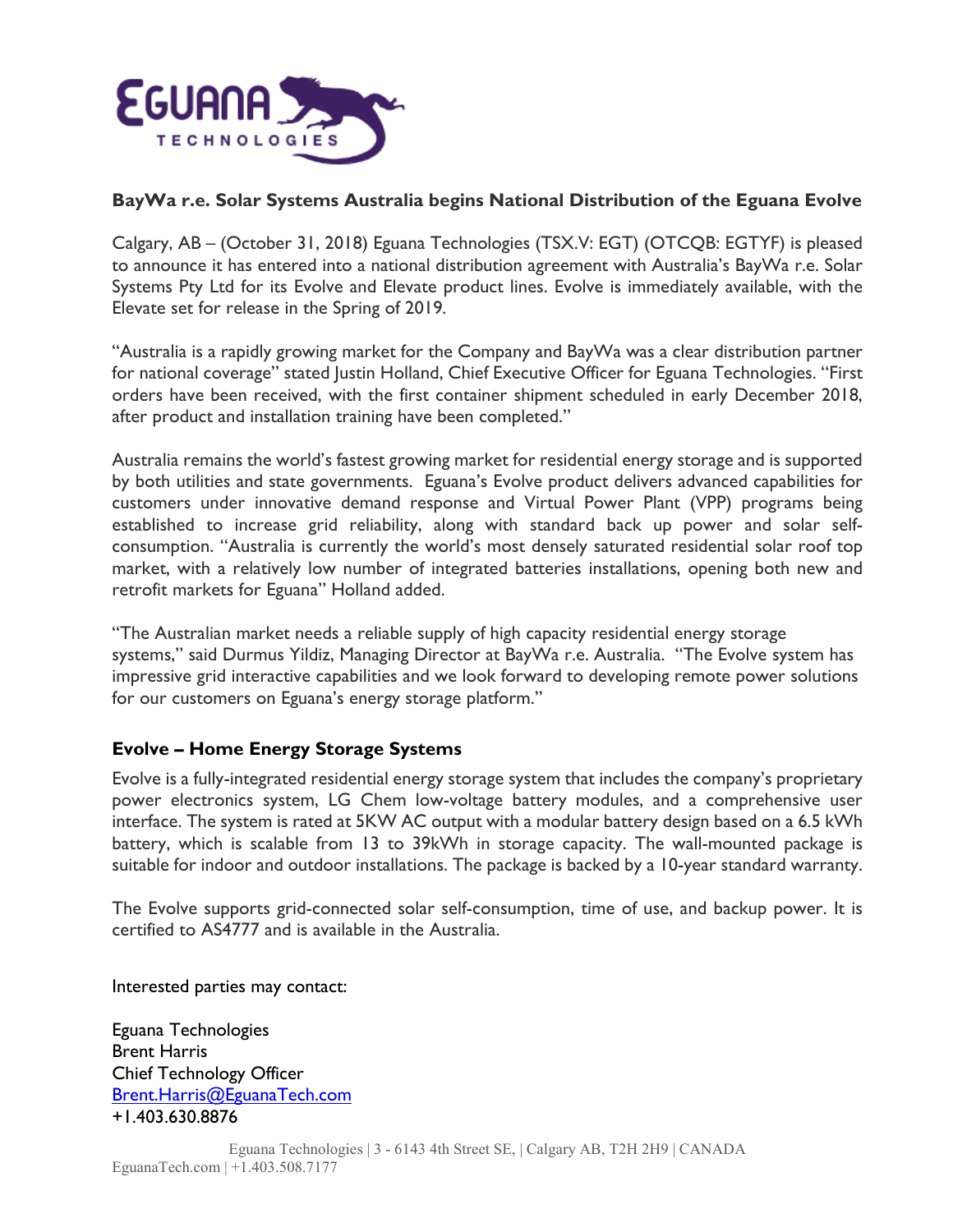

### **About Eguana Technologies Inc.**

Based in Calgary, Alberta Canada, Eguana Technologies (EGT: TSX.V) (OTCQB: EGTYF) designs and manufactures high performance residential and commercial energy storage systems. Eguana has two decades of experience delivering grid edge power electronics for fuel cell, photovoltaic and battery applications, and delivers proven, durable, high quality solutions from its high capacity manufacturing facilities in Europe and North America.

With thousands of its proprietary energy storage inverters deployed in the European and North American markets, Eguana is one of the leading suppliers of power controls for solar selfconsumption, grid services and demand charge applications at the grid edge.

To learn more, visit [www.EguanaTech.com](http://www.eguanatech.com/) or follow us on Twitter [@EguanaTech](https://twitter.com/EguanaTech)

### About BayWa r.e. Solar Systems Pty Ltd.

More than 16% of Australian households have a solar system on their roof. This number is expected to continue to grow in the next few years. In addition to the solar household boom it is predicted that this country will also lead the way in the adoption of battery storage technology. BayWa r.e. Solar Systems with their head office in Perth is well equipped to support their customers with the right products and customized system packages for all types of on-grid as well off-grid applications.

| <b>Company Inquiries</b>      |  |
|-------------------------------|--|
| Justin Holland                |  |
| CEO, Eguana Technologies Inc. |  |
| $+1$ 416.728.7635             |  |
| Justin.Holland@EguanaTech.com |  |

#### **Forward Looking Information**

The reader is advised that some of the information herein may constitute forward-looking statements within the meaning assigned by National Instruments 51-102 and other relevant securities legislation. In particular, we include: statements pertaining to the value of